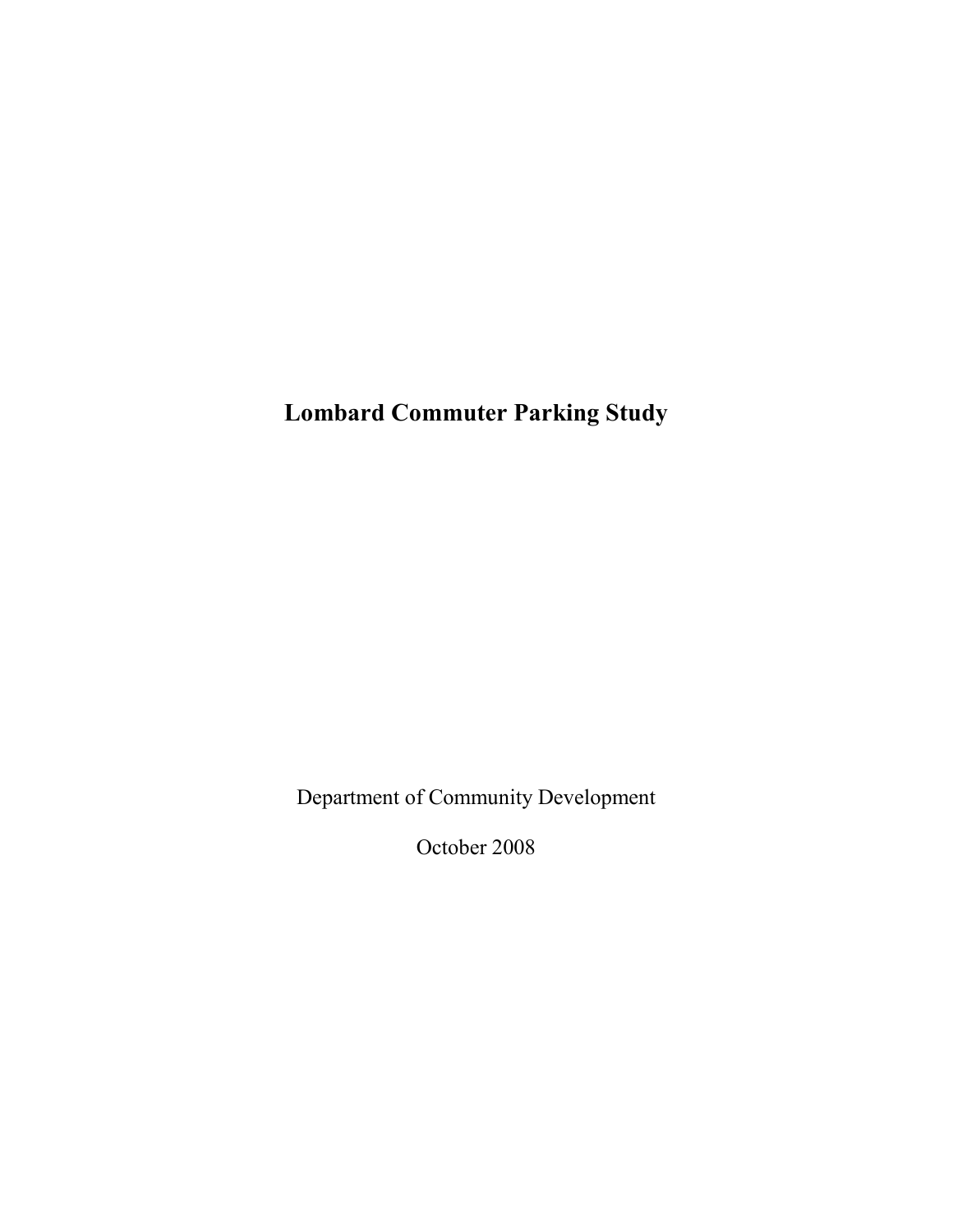# Contents: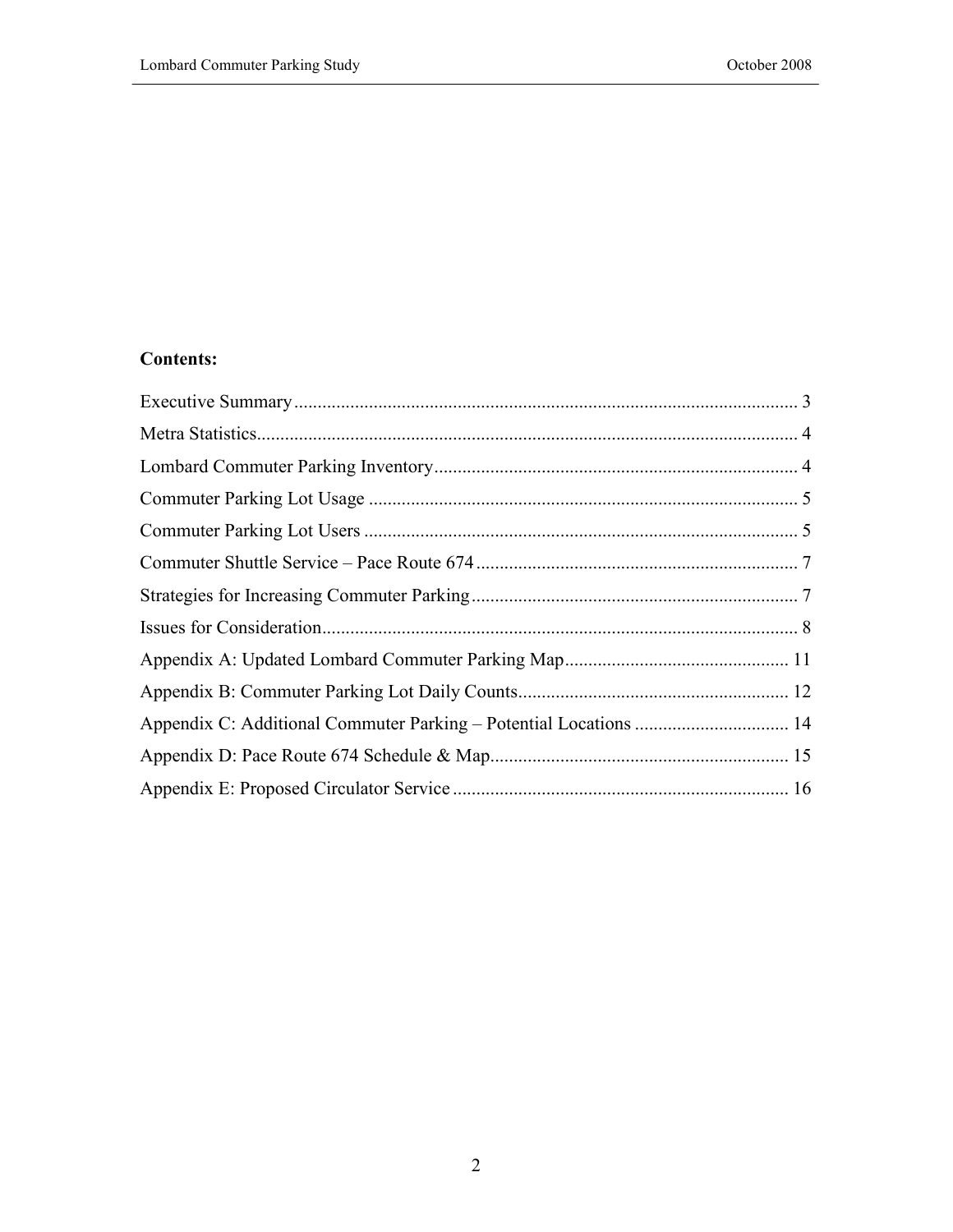### Executive Summary

The 2008 Commuter Parking Study has been conducted as a follow-up to the 2007 Commuter Parking Study as a means to provide updated information on specific initiatives that were implemented as part of the 2007 Study. This report does not set forth specific recommendations but does provide quantitative information to assist in the formulation of any further recommendations.

Lombard currently has 537 commuter parking spaces that are divided between daily fee spaces, quarterly permit spaces and Lombard-only permit parking. To maintain the same methodology as the 2007 Study, staff conducted a three-day survey of Lombard's commuter lots during the morning rush period (ending at 9:00 a.m.) on a Tuesday, Wednesday and Friday during Fall weather conditions. As documented during the 2007 Study, daily fee spaces filled up quickly (mostly before 8:00 a.m), which was observed again during the 2008 survey. As a high demand for daily fee parking spaces was once again documented and quarterly permit were still available after the morning rush hour period.

The 2007 Commuter Parking Study data indicated that there were a number of commuter parking spaces being consumed by out-of-town users. As a significant amount of commuter parking was being used (37%) by commuters from outside of Lombard, one recommendation of the 2007 Study was to restrict use of lots by non-Lombard residents. There were three locations that became Lombard-only parking areas. The Maple Street lot was converted from daily fee parking to Lombard-only permit parking. Parkside East was divided up to still allow thirty (30) daily fee spaces to the general public, but sixtyeight (68) spaces were divided out to accommodate Lombard-only permit parking. The 101 S. Main Street lot also accommodated daily fee parking to the general public; however, this would also be converted to accommodate Lombard-only parking. The 101 S. Main lot now contains sixteen (16) daily fee and 69 permit spaces that can only be used by residents of Lombard.

With the aforementioned changes made to the commuter parking lots, there was a slight drop in the number of identified out-of-town users. Lombard residents with valid vehicle stickers account for 73% of quarterly permit holders (previously 69%), 68% of daily fee (previously 61%) and 99% of the Lombard-only parking users. As a whole, 33% (previously 37%) of Lombard's commuter parking spaces are used by non-residents. It is noted that of those 33%, 19% of the users were unidentified and may possibly still be residents of Lombard.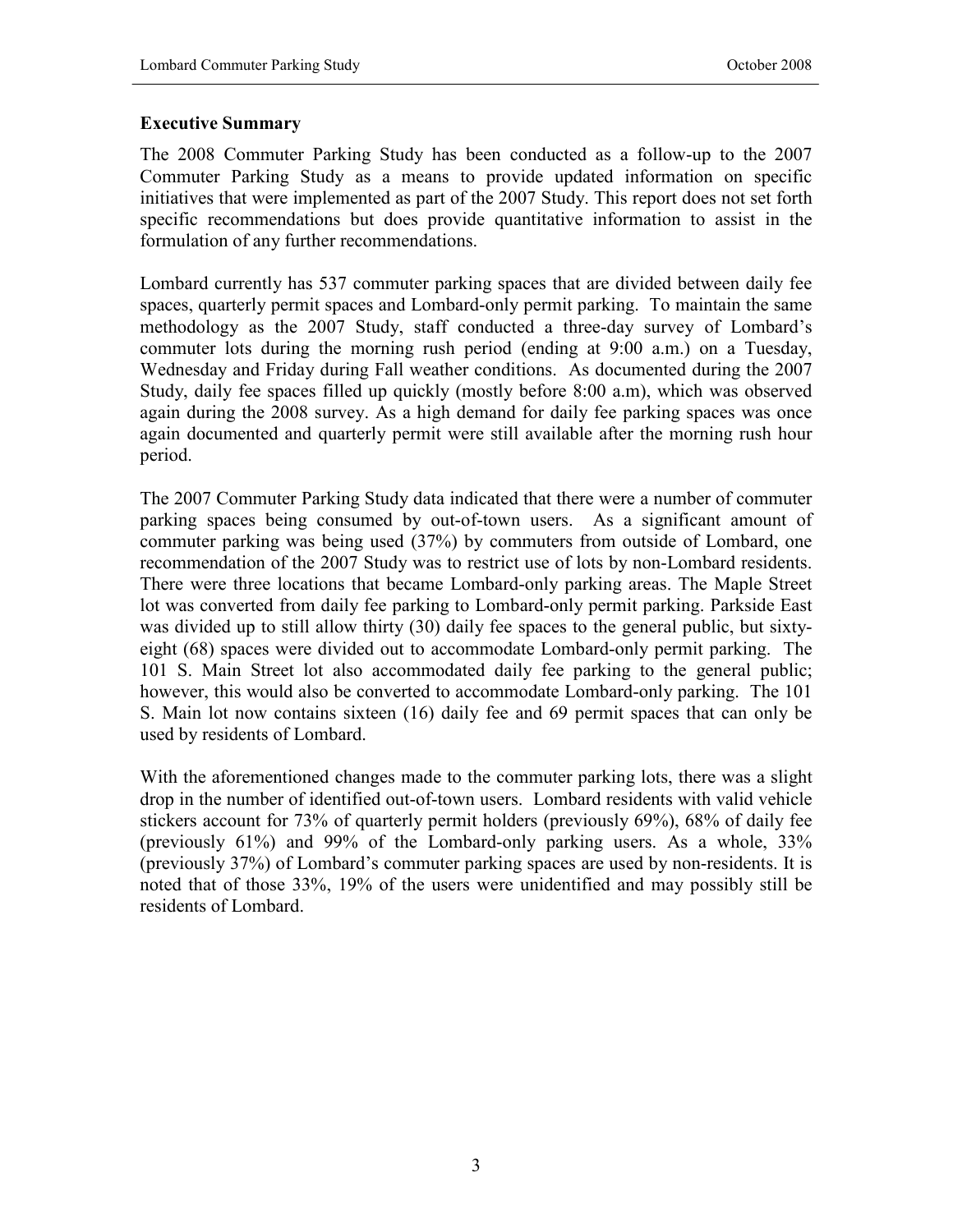### Metra Statistics

Per Metra, the average number of daily boardings at the Lombard Metra/Union Pacific Station as of fall 2007 was 1,280. This represents a 5.6% increase from the 2002 count, which was 1,213. As of October 2008, year-to-date Metra ridership over the entire Metra system was 5% greater than in 2007.

Metra's morning rush hour service includes a total of 10 trains leaving Lombard between 5:26 a.m. and 8:45 a.m. and arriving at Ogilvie Transportation Center in Chicago between 6:10 a.m. and 9:28 a.m. (Metra defines the morning peak as including all trains that arrive in Chicago prior to 9:30 a.m.)

# Lombard Commuter Parking Inventory

Prior to the 2007 Commuter Parking Study, the Village of Lombard operated three quarterly permit lots and five daily fee lots for commuter parking purposes. Based upon the findings of the 2007 Study, the Village reconfigured three of the commuter parking lots to better accommodate the residents of Lombard. The Village now operates three quarterly permit lots, three daily fee lots, and three Lombard-only permit lots (one of which includes sixteen (16) Lombard-only daily fee parking spaces) for a total of 537 spaces. This includes 527 standard spaces, one motorcycle space, and nine accessible spaces.

## Quarterly Permit Parking

The Village's 117 quarterly permit spaces are divided between the Park/Elizabeth lot (61 standard spaces, 5 accessible spaces) immediately north of the railroad tracks, the St. Charles Road lot (42 standard spaces) west of Fire Station One and the Premium lot (9 standard spaces) at 100 S. Main Street.

# Daily Fee Parking

A total of 239 daily fee spaces are available daily on a first-come/first-serve basis for a fee of \$1.25. These are found at Parkside West (92 standard spaces, 4 accessible spaces), Parkside East (29 standard spaces, 1 motorcycle space) and Hammerschmidt (113 standard spaces).

# Lombard-Only Permit Parking

The Village now provides 181 parking spaces exclusively for residents of Lombard. As previously mentioned, the findings of the 2007 Commuter Parking Study indicated that 37% of the commuter parking spaces were being used by commuters outside of Lombard. The Lombard-only parking spaces were created out of the supply of daily fee spaces as those daily fee spaces can be used by everyone, regardless of residency. These lots encompass the once daily fee Maple Street (28 standard spaces) and Parkside East (68 standard spaces) lots. Also, the once daily fee 101 S. Main Street lot provides both daily fee and permit-only parking spaces for residents of Lombard (16 daily fee and 69 standard spaces).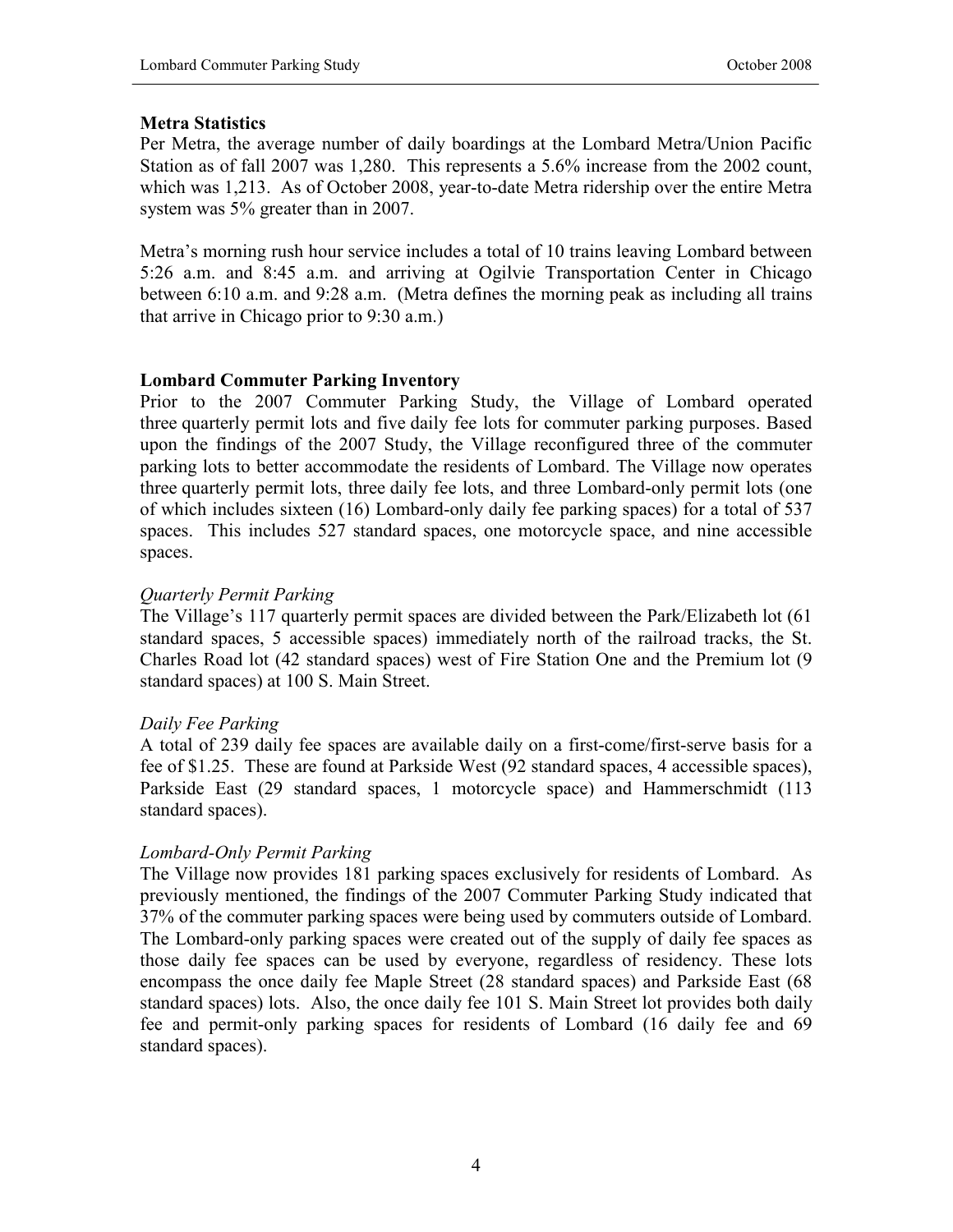Quarterly permit and Lombard-only Permits are sold quarterly and are first made available to current permit holders. To purchase a Lombard-only permit, the purchaser must have a current Village of Lombard vehicle sticker on all vehicles registered in the applicant's name and to the applicant's address. The charge for all quarterly permit and Lombard-only parking is \$75 per quarter, with the exception of the Premium lot, which is \$150 per quarter. All permits routinely sell out by the first day of each quarter.

#### Commuter Parking Lot Usage

On September 30, October 1  $\&$  3, 2008, staff inspected each commuter lot to ascertain how quickly the lots fill on a daily basis. Similar to the 2007 Study a Tuesday, Wednesday, and Friday were chosen to obtain a representative sample, and six counts were made of each lot throughout the morning rush hour period.

The following tables summarize the number of parking spaces available in each type of parking lot at each specified interval. In general, the daily fee spaces fill up almost immediately (before 8:00 a.m.), but there are still a number of quarterly permit and Lombard-only spaces available after the morning rush.

| Figure 1: Summary of daily commuter parking counts (numbers shown indicate number of spaces |  |
|---------------------------------------------------------------------------------------------|--|
| available)                                                                                  |  |

| Daily Fee           |       |      |      |      | Quarterly           |       |      |      |      |
|---------------------|-------|------|------|------|---------------------|-------|------|------|------|
| Lots                | Tues. | Wed. | Fri. | Avg. | <u>Lots</u>         | Tues. | Wed. | Fri. | Avg. |
| <b>Total Spaces</b> | 239   | 239  | 239  | 239  | <b>Total Spaces</b> | 117   | 117  | 117  | 117  |
| $6:30$ a.m.         | 115   | 115  | 130  | 120  | $6:30$ a.m.         | 89    | 99   | 102  | 97   |
| 7:00 a.m.           | 66    | 40   | 96   | 67   | 7:00 a.m.           | 80    | 90   | 94   | 88   |
| $7:30$ a.m.         | 5     | 5    | 38   | 16   | $7:30$ a.m.         | 52    | 62   | 71   | 62   |
| 8:00a.m.            | 3     | 5    | 15   | 8    | 8:00 a.m.           | 38    | 45   | 50   | 44   |
| 8:30a.m.            | 0     |      | 6    | 2    | 8:30a.m.            | 22    | 27   | 38   | 29   |
| 9:00 a.m.           | 0     |      | 4    | 2    | 9:00 a.m.           | 20    | 25   | 34   | 26   |

| Lombard-Only        |       |      |      |     |
|---------------------|-------|------|------|-----|
| Lots                | Tues. | Wed. | Fri. |     |
| <b>Total Spaces</b> | 181   | 181  | 181  | 181 |
| 6:30 a.m.           | 138   | 133  | 146  | 139 |
| $7:00$ a.m.         | 91    | 91   | 115  | 99  |
| $7:30$ a.m.         | 56    | 64   | 83   | 68  |
| 8:00a.m.            | 50    | 52   | 72   | 58  |
| 8:30 a.m.           | 34    | 46   | 63   | 48  |
| 9:00a.m.            | 34    |      | 62   |     |

#### Commuter Parking Lot Users

On Tuesday, September 30, staff recorded the vehicle sticker number of each vehicle in the daily fee lots. This information was combined with the quarterly permit and Lombard-only lots to determine the origin of each vehicle in the commuter lots. The 2007 Commuter Parking Study found that nearly two-thirds of the spaces were used by Lombard residents and over one-third by others. During the 2008 Study, the number of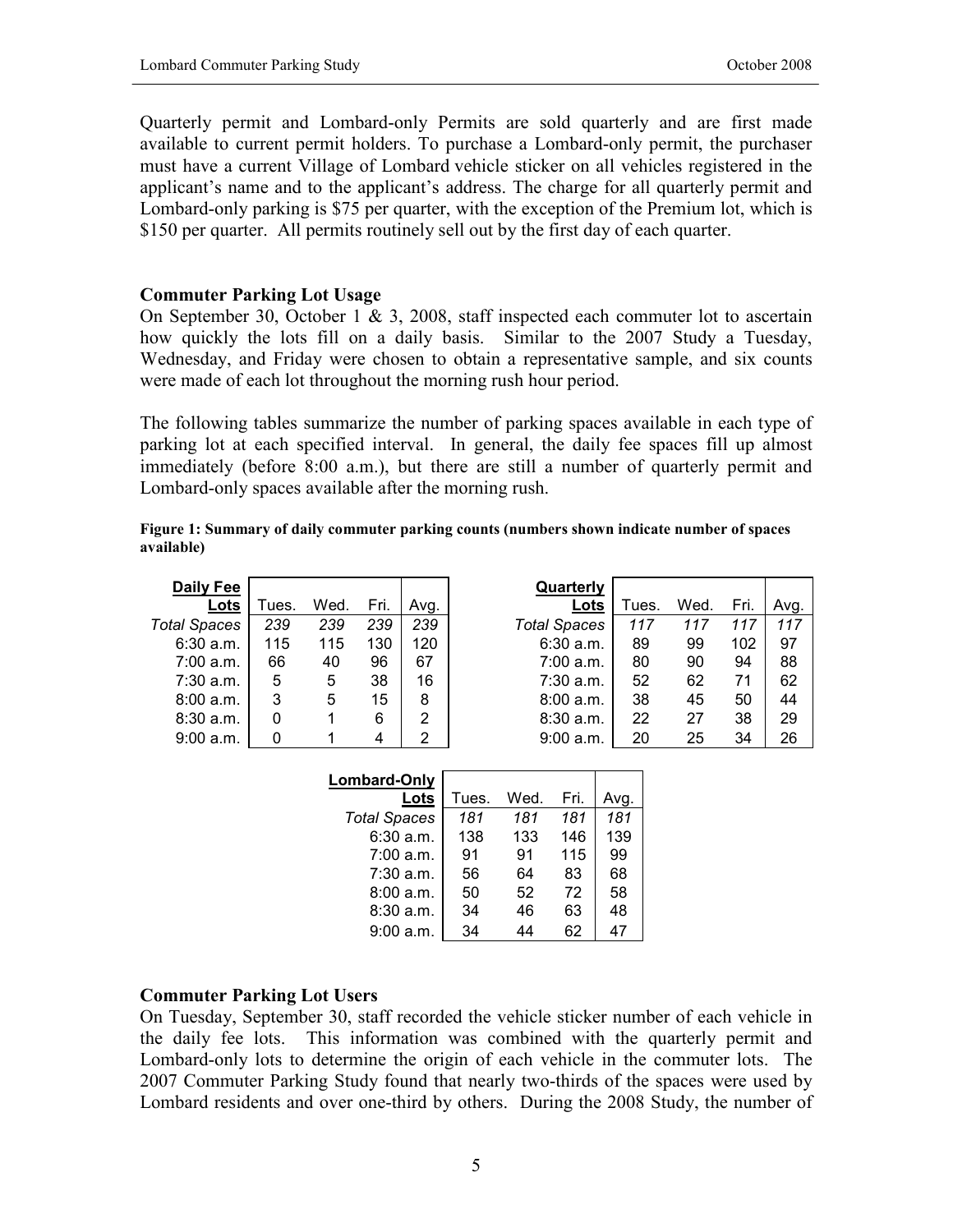Lombard users accounted for 80% while the remaining 20% of the spaces were used by out-of-town commuters and/or users whose origins could not be identified.

|                           | <b>Number</b> | $%$ in- | <b>Number</b> |               |       |
|---------------------------|---------------|---------|---------------|---------------|-------|
| <b>Lot Name</b>           | in-town       | town    | out of town   | % out of town | Total |
| Premium                   | 5             | 83%     |               | 17%           | 6     |
| St. Charles               | 18            | 60%     | 12            | 40%           | 30    |
| Park/Elizabeth            | 36            | 80%     | 9             | 20%           | 45    |
| <b>Total Quarterly</b>    | 59            | 73%     | 22            | 27%           | 81    |
| Parkside-West             | 45            | 76%     | 14            | 24%           | 59    |
| Parkside-East             | 21            | 70%     | 9             | 30%           | 30    |
| Hammerschmidt             | 49            | 60%     | 32            | 40%           | 81    |
| <b>Total Daily Fee</b>    | 115           | 68%     | 55            | 32%           | 170   |
| 101 S. Main               | 70            | 99%     | 1             | 1%            | 71    |
| Maple Street              | 25            | 100%    | 0             | $0\%$         | 25    |
| Parkside East             | 51            | 100%    | 0             | $0\%$         | 51    |
| <b>Total Lombard-Only</b> | 146           | 99%     | 1             | 1%            | 147   |
| <b>Total - All Lots</b>   | 320           | 80%     | 78            | 20%           | 398   |

Figure 2: Vehicle sticker/ownership information

#### Out-of-Town Users

Of the 156 vehicles without valid Lombard vehicle stickers, 90 are unidentified. These may belong to residents from other towns or Lombard residents without vehicle stickers. However, the remaining 66 had vehicle stickers from other municipalities. The largest representation was from Glendale Heights (16), Glen Ellyn (15) and Addison (7).

Figure 3: Allocation of identified non-Lombard commuter parking space users

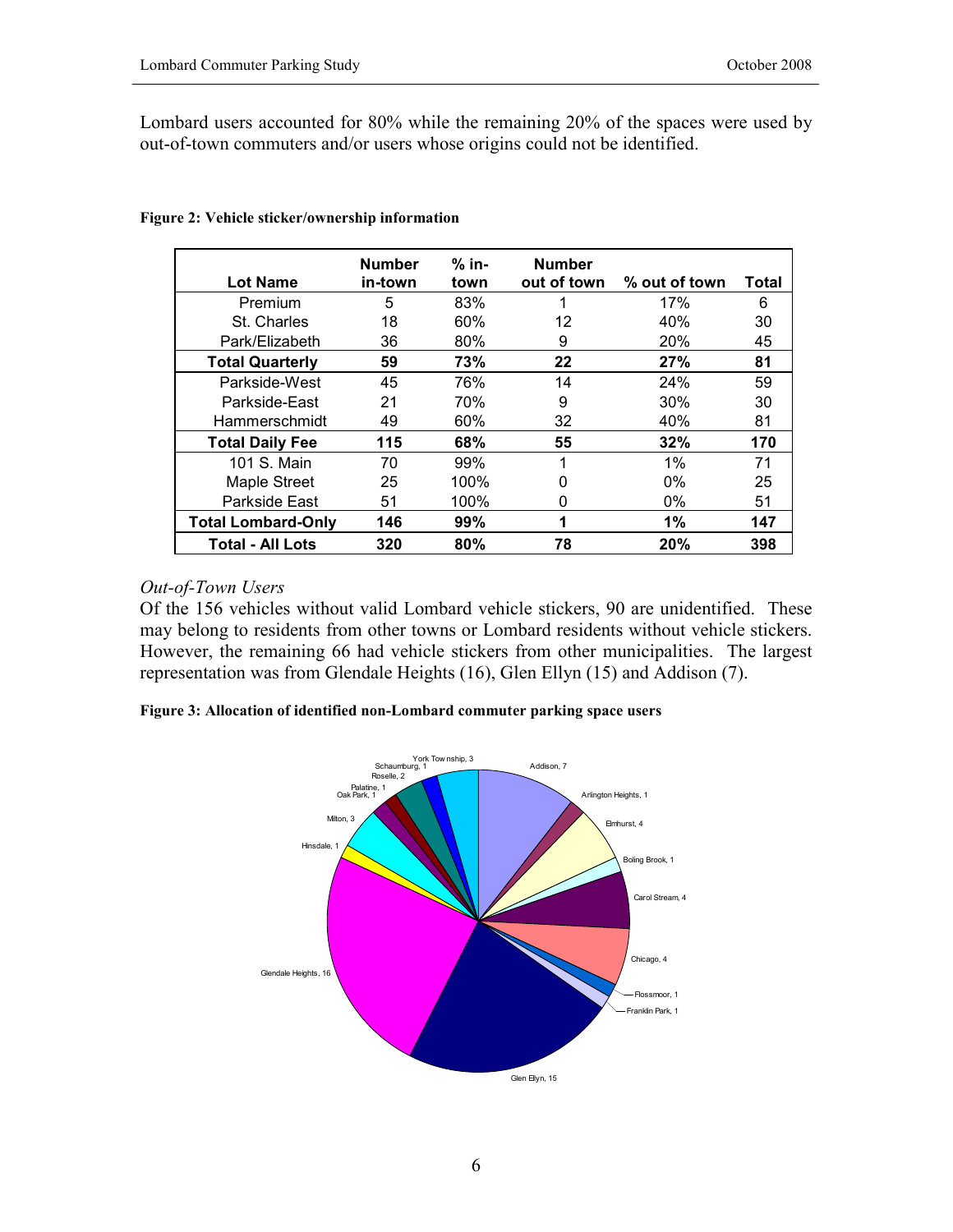The number of out-of-town users has decreased by 34% since the 2007 Commuter Parking Study. During the 2007 analysis, 100 vehicles had stickers from other municipalities, while during this analysis only 66 had stickers from other municipalities. The largest out-of-town representations are still the same - Glendale Heights, Glen Ellyn and Addison. As stated in the 2007 Commuter Parking Study, some out of town users may choose to park in Lombard because there is no Metra station in their respective communities and/or Lombard is generally more convenient. However, some commuters may choose to park in Lombard because of Lombard's lower parking fees and Metra's fare structure.

#### Commuter Shuttle Service – Pace Route 674

Pace Route 647 (Southwest Lombard) is a commuter shuttle service that does three morning runs to the Metra station and three evening runs from the Metra station. Pace proposed to eliminate all of its commuter shuttle routes (including Route 674) as part of its 2008 budget; however, those plans were never fully executed and Route 674 is still in service.

There may be any number of reasons why these commuters do not take the bus, such as schedule conflicts, unwillingness to walk any distance, or perceived inconvenience. Regardless of the reasons, the existing Pace commuter shuttle itself may not be meet the needs of most Lombard commuters.

On a positive note, Lombard's proposed circulator service, which is anticipated to begin in late 2009, will offer direct all-day service to the Lombard Metra station from nearly all properties in the Village. The circulator schedule will be coordinated to bring passengers to and from the train station in conjunction with train arrival and departure times. When implemented, this service should slightly reduce the need for commuter parking for Lombard residents. The circulator will be even more attractive as a commuting option if the cost of commuter parking exceeds the cost of riding the circulator.

#### Strategies for Increasing Commuter Parking

The 2007 Commuter Parking Study recommended two basic alternatives for increasing commuter parking: physically increasing the number of downtown commuter spaces and managing the existing supply of spaces. Five options for increasing commuter parking were listed within the 2007 Commuter Parking Study. Those five options are as follows:

Option 1: Construct additional commuter parking within the downtown Option 2: Initiate a Park N Ride Option 3: Adjust Commuter Parking Pricing Option 4: Convert Quarterly Permit Lot(s) to Daily Fee Lot(s) Option 5: Initiate Lombard Resident Only Use of Lots

Of the five options to increase commuter parking that were presented in the 2007 Study, only two have since been implemented; however, one option is in the development phase.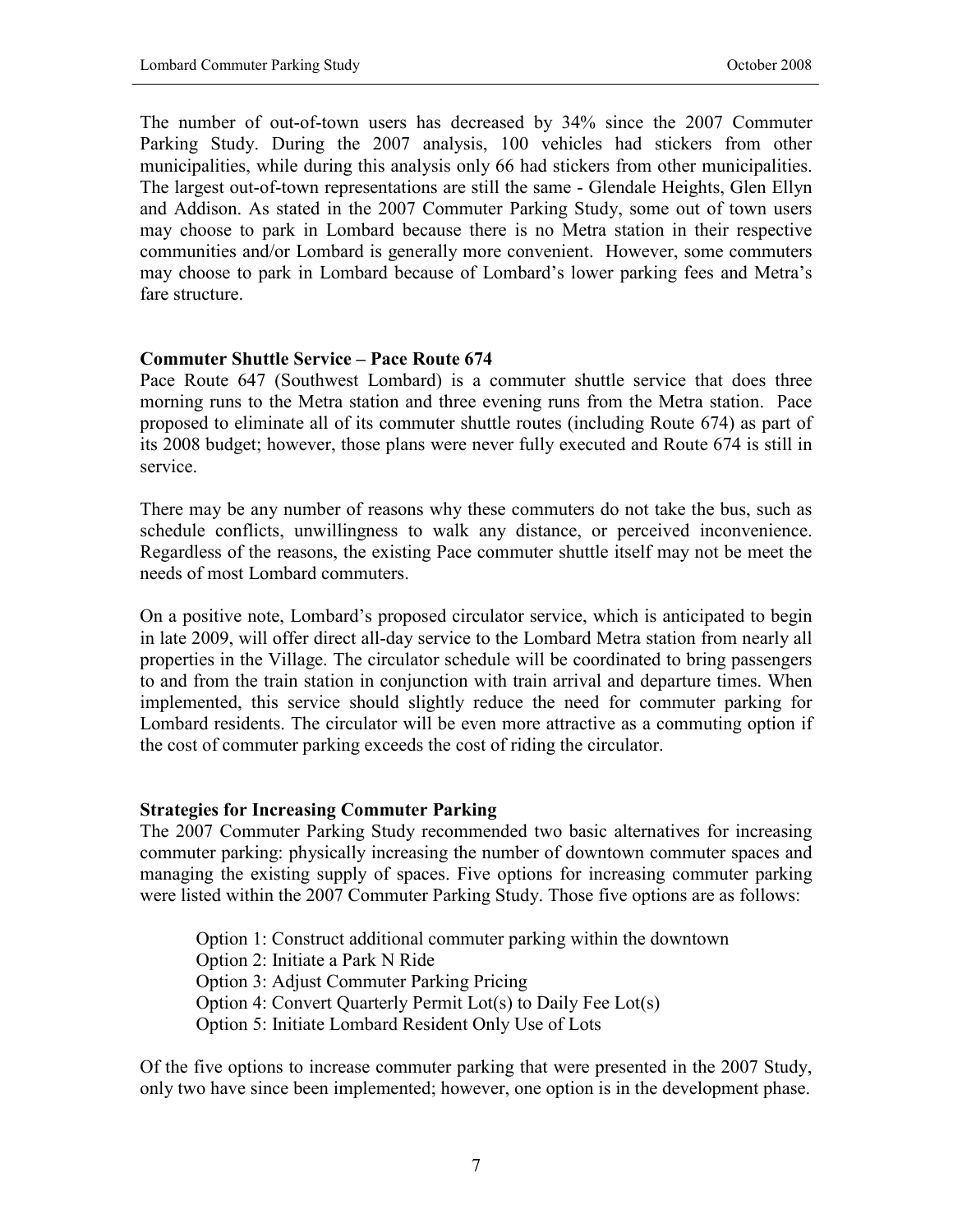"Converting Quarterly Permit Lot(s) to Daily Fee Lot(s)" and "Initiate Lombard Resident Only Use of Lots" are the options that have been initiated since the 2007 Study. There were three locations that became Lombard-only parking areas. The Maple Street lot was converted from daily fee parking to Lombard-only permit parking. Parkside East was divided up to still allow thirty (30) daily fee spaces to the general public, but sixty-eight (68) spaces were divided out to accommodate Lombard-only permit parking. The 101 S. Main Street lot also accommodated daily fee parking to the general public; however, this would also be converted to accommodate Lombard-only parking. The 101 S. Main lot now contains sixteen (16) daily fee and 69 permit spaces that can only be used by residents of Lombard.

"Initiate a Park N Ride" was another option listed in the 2007 Study and is currently in the development phase. The report stated that "this type of solution (Park N Ride) could be considered as part of an overall local bus circulator, if the Village Board ever decides to initiate that sort of local transportation service." As previously mentioned, staff has been working with the Lombard Circulator Task Force and other government agencies to develop a circulator bus system, which is anticipated to set in motion in 2009.

"Construct additional commuter parking within the downtown" and "Adjust Commuter Parking Pricing" are two options to increase commuter parking that have yet to be initiated. As mentioned in the 2007 Commuter Parking Study, the cost of constructing a new parking lot might prove too costly, not only because of construction costs, but more specifically because land in the downtown could be used for other tax-generating developments. In the event that additional commuter parking is to be constructed, adjusting the commuter parking pricing may help finance such development.

### Issues for Consideration

Based upon the recent findings discovered during the 2008 Commuter Parking Study, there are a couple noteworthy issues that the Village Board should consider when establishing future policy.

### 1. Policy may alleviate some current commuter parking issues.

As the construction of additional parking takes away from the available land for private development within the downtown area, better managing existing parking facilities may resolve certain issues. Another important item listed for consideration in the 2007 Commuter Parking Study was that a significant amount of commuter parking was being used by commuters from outside of Lombard. Based on those findings of the Study, the commuter parking lots were reconfigured to better accommodate residents of Lombard. Out-of-town usage has dropped by 34% since 2007.

By conducting a yearly inventory of the existing parking facilities and determining the number and demographics of users, the commuter parking lots can be better managed through on-time decision-making. As an example, the findings of the 2008 Commuter Parking Study revealed that there is a further need for daily fee parking. As a result of this finding, staff is currently proposing to reconfigure the 101 S. Main Street Lot to include more Lombard-only daily fee parking spaces. There are currently 16 daily spaces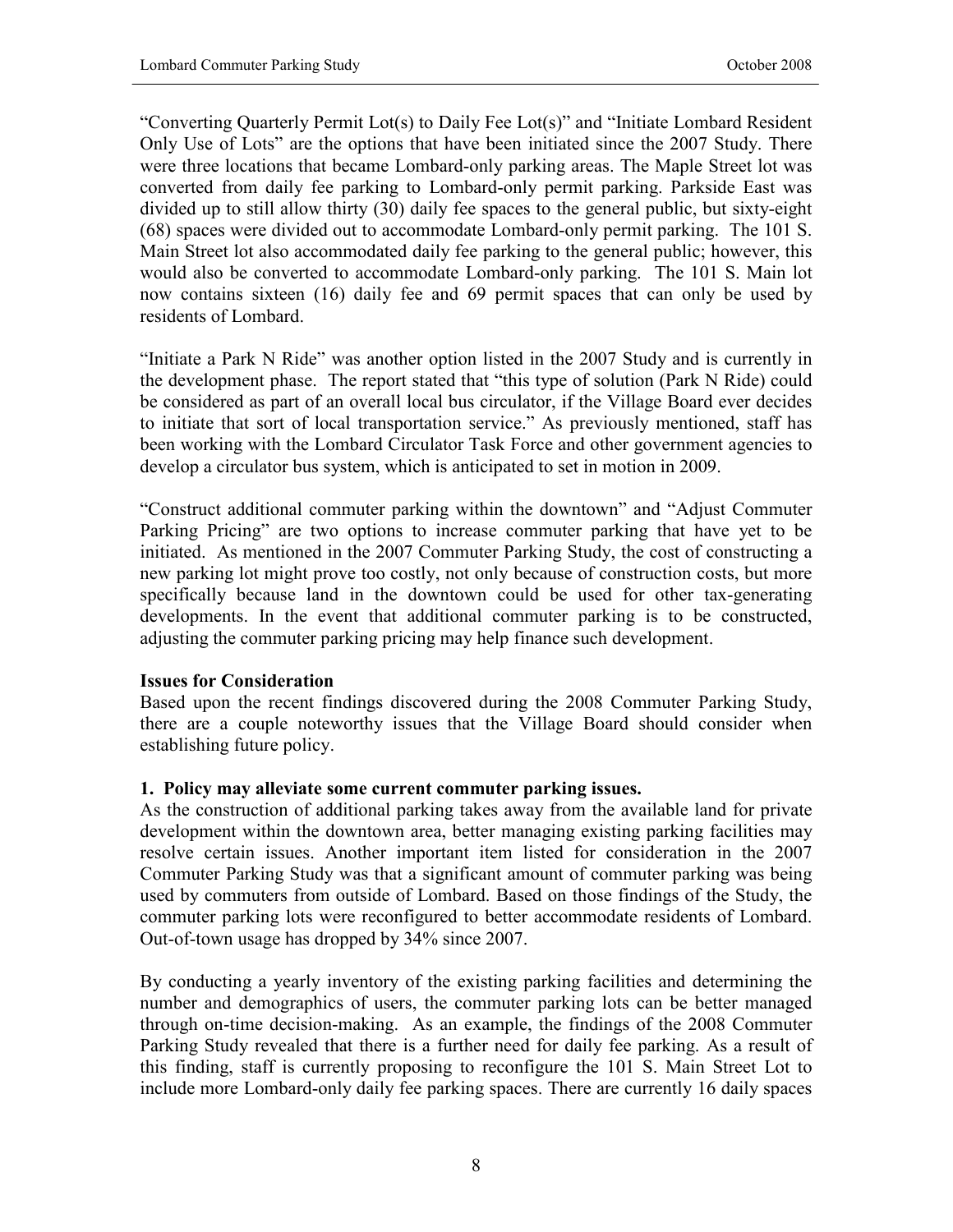in the 101 S. Main Street Lot and staff is proposing to change the total number of Lombard-only daily fee parking spaces to 30, an increase of 14 spaces.

# 2. Contingency planning for future parking needs.

The 85-space 101 S. Main Street Lombard-only parking lot accounts for 16 percent of the Village's commuter parking supply; however, these spaces could potentially be lost if property were to be redeveloped. The Premium Lot (100 S. Main) is another short-term only solution. This lot is currently leased from West Suburban Bank. While the Village could purchase the property, there are environmental contamination issues for which West Suburban Bank is unwilling to assume responsibility. Therefore, the risks to the Village of acquiring the property may be greater than the benefit of providing nine commuter spaces.

As a contingency plan in the event that the 101 S. Main Street Lot and/or the Premium Lot were no longer available, the Village may wish to secure future parking areas in close approximation to the train station. The 2007 Commuter Parking Study made reference to certain properties and/or expansions of existing parking facilities.

|                                   | <b>Estimated</b>            |                                 | <b>Total</b>             |                                                                                                                                                                           |
|-----------------------------------|-----------------------------|---------------------------------|--------------------------|---------------------------------------------------------------------------------------------------------------------------------------------------------------------------|
|                                   | Number of                   | <b>Assumed</b>                  | Rough                    |                                                                                                                                                                           |
| Location                          | <b>New</b><br><b>Spaces</b> | <b>Cost Per</b><br><b>Space</b> | <b>Estimated</b><br>Cost | <b>Notes</b>                                                                                                                                                              |
| Parkside-East<br>(expansion)      | 63                          | \$6,300                         | \$398,000                | No land acquisition necessary.<br>Spaces would be the furthest<br>from the train station (more than<br>$\frac{1}{4}$ mile away)                                           |
| 101 S. Main Street<br>(expansion) | 64                          | \$6,300                         | \$404,000                | No land acquisition necessary.<br>Spaces would be lost in the event<br>of a redevelopment.                                                                                |
| 101 S. Main Street<br>south lot   | 99                          | \$6,300                         | \$625,000                | No land acquisition necessary.<br>Spaces would be lost in the event<br>of a redevelopment.                                                                                |
| <b>TCF Bank</b>                   | $\overline{51}$             | \$21,000                        | \$1,074,000              | Assumes purchase of property &<br>demolition of building (demolition<br>not included in project cost)                                                                     |
| AT&T parking deck                 | 41                          | \$32,000                        | \$1,295,000              | One-story deck over existing lot.<br>Assumes purchase or long-term<br>lease of property (compensation<br>to AT&T not included in project<br>cost).                        |
| Maple Street South<br>(expansion) | 79                          | \$21,000                        | \$1,630,000              | Assumes purchase & demolition<br>of 28 W. Ash Street (demolition<br>not included in project cost) long-<br>term lease of First Church of<br>Lombard property. Not in TIF. |
| Hammerschmidt lot<br>(expansion)  | 92                          | \$18,000                        | \$1,684,000              | CMAQ 2008 grant funding<br>denied.                                                                                                                                        |
| 130-144 E. St. Charles<br>Road    | 86                          | \$21,000                        | \$1,810,000              | Assumes purchase of property &<br>demolition of all buildings<br>(demolition not included in project<br>cost)                                                             |

#### Figure 4: Potential future parking expansion areas.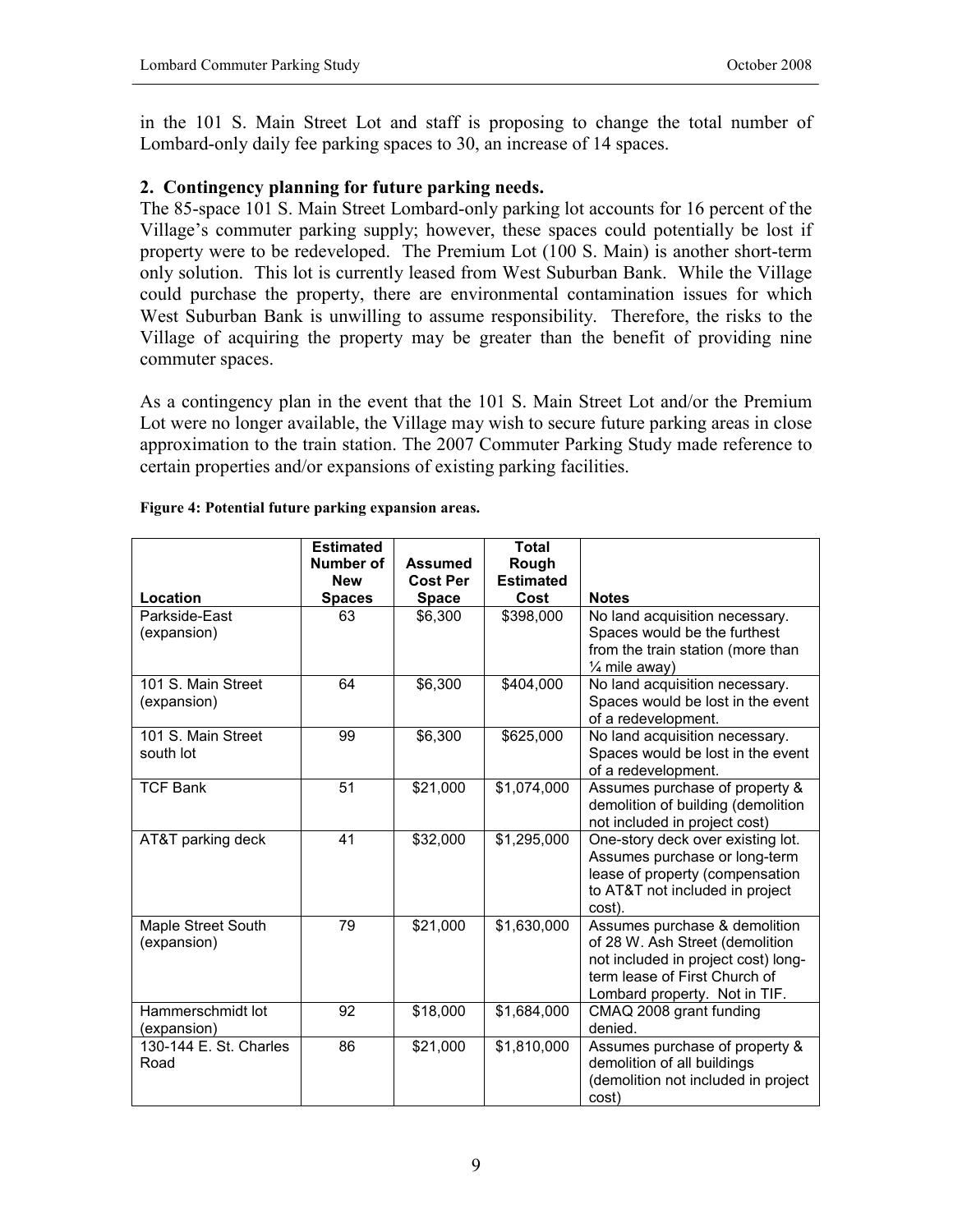#### 3. Going vertical with parking infrastructure.

In an effort to improve traffic flow, visually enhance and economically stimulate the downtown area, the consolidation of commuter parking should be given serious consideration. As illustrated in Figure 4, the construction of a parking deck is financially costly; however, the overall benefits to such an undertaking should be considered. As mentioned several times in this report, parking lots do take away from other potential development that could economically benefit the Village. If a parking deck were to be constructed, property that is currently being used form commuter parking purposes could be readily available for development. Those properties could also be converted into a gateway enhancement that would symbolize the Village of Lombard as a community. Creating a fountain square or pocket park are a couple ideas that could enhance the downtown and possibly create more pedestrian traffic. Evident during the parking counts, the current commuter parking situation creates vehicular traffic in certain residential neighborhoods. Consolidating commuter parking to a parking deck could also create a focal point for traffic that could keep commuter traffic out of residential neighborhoods that are adjacent to the railroad.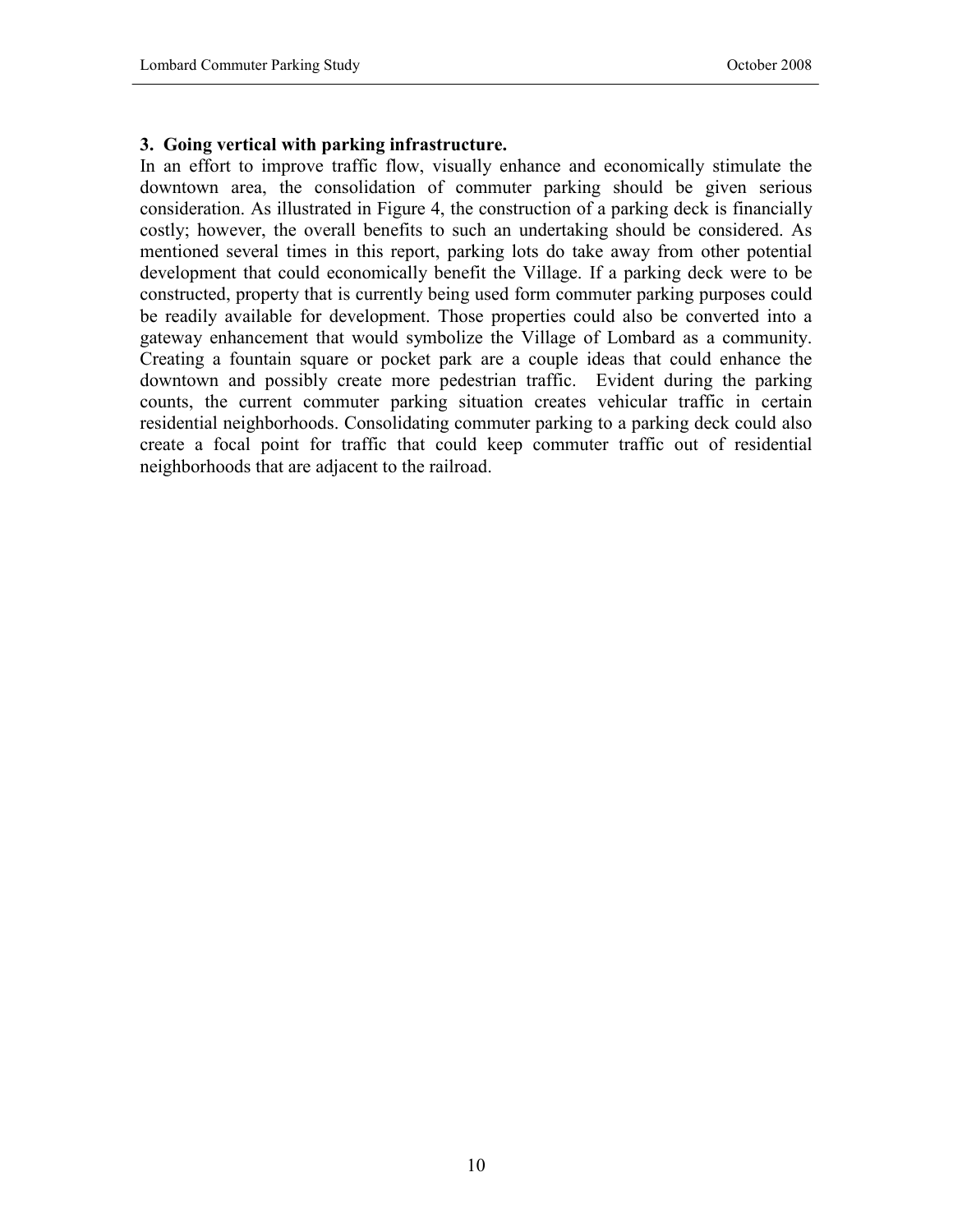

### Appendix A: Updated Lombard Commuter Parking Map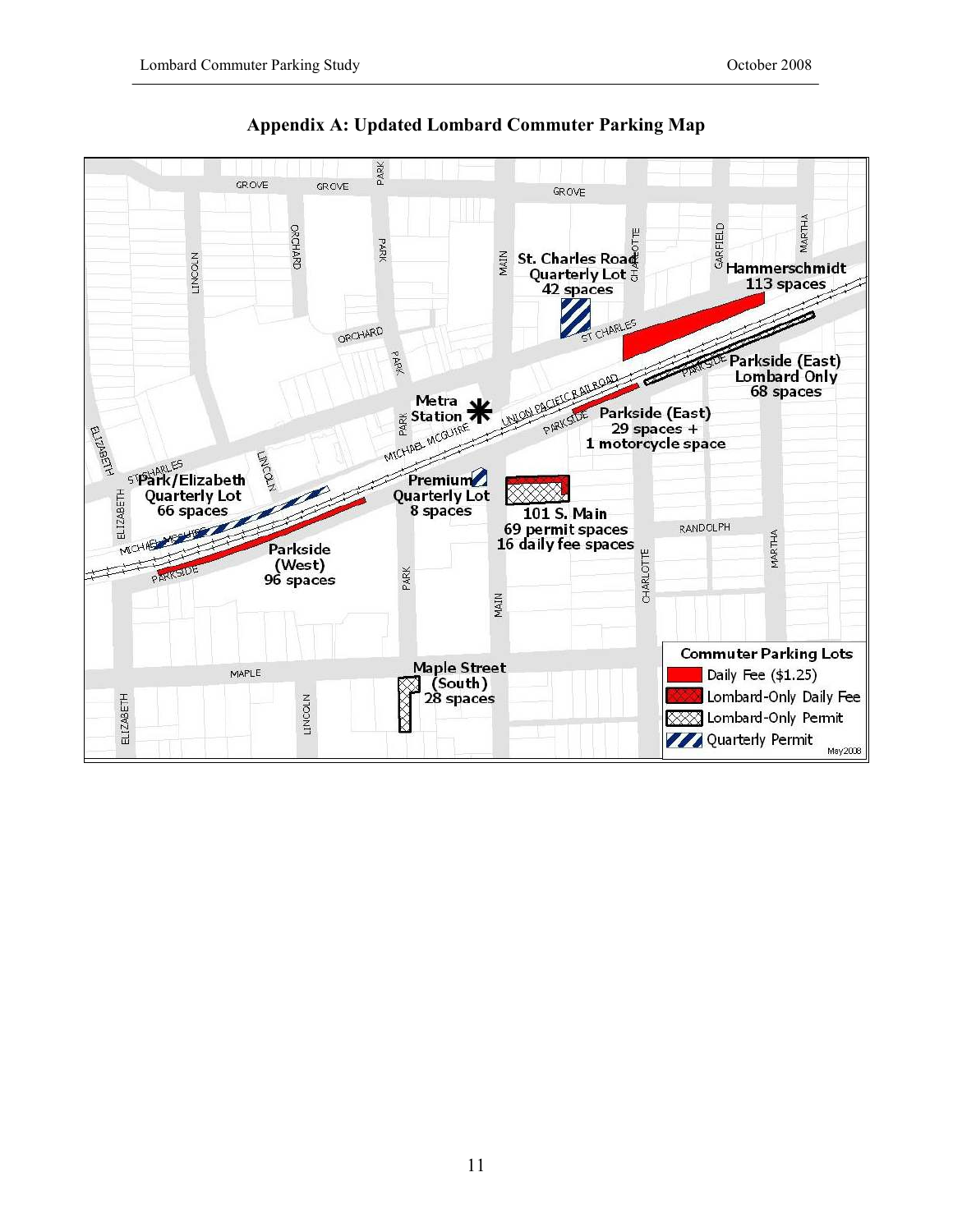# Appendix B: Commuter Parking Lot Daily Counts

for September 30, October 1 & 3, 2008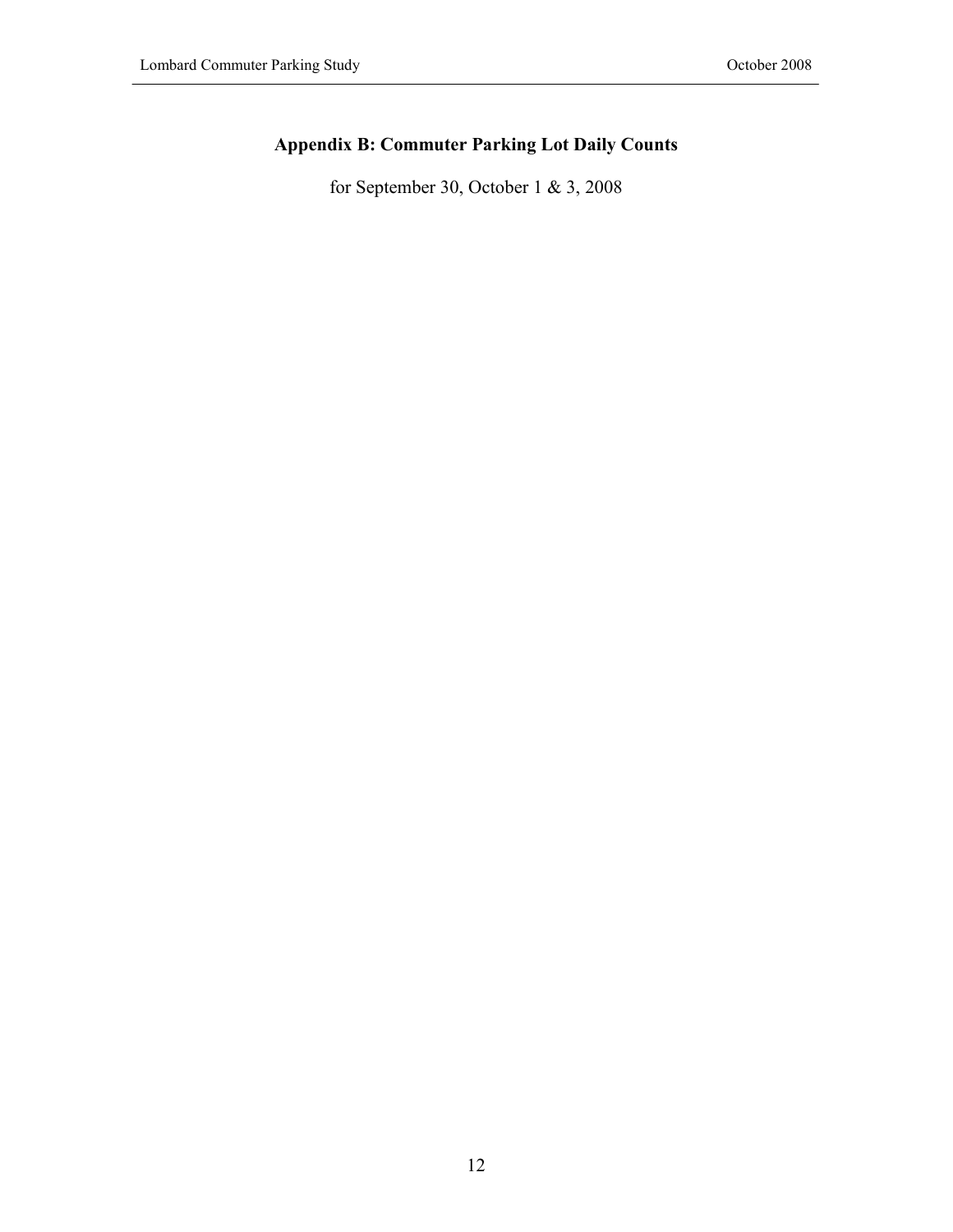| Daily Fee Lots |       | Parkside (West) |      |      | Parkside (East) |    |        |      | Hammerschmidt |      |      |       | $ADA$ (4 $P-W$ ) |      |      |      |
|----------------|-------|-----------------|------|------|-----------------|----|--------|------|---------------|------|------|-------|------------------|------|------|------|
|                | Tues. | Wed.            | Fri. | Avg. | Tues, Wed.      |    | . Fri. | Avg. | Tues.         | Wed. | Fri. | Ava.  | Tues.            | Wed. | Fri. | Avg. |
| Total Spaces   | 92    | 92              | 92   | 92.0 | 30              | 30 | 30     | 30.0 | 113           | 113  | 113  | 113.0 |                  |      |      | 4.0  |
| 6:30a.m.       | 5     |                 | 13   | 6.0  | 18              | 20 | 23     | 20.3 | 90            | 93   | 93   | 92.0  | 2                |      |      | 1.7  |
| 7:00 a.m.      |       |                 |      | 3.7  | 15              | 16 | 16     | 15.7 | 51            | 23   | 68   | 47.3  | 0                |      |      | 0.7  |
| $7:30$ a.m.    |       |                 | 4    | 3،   | 5               | 4  | 6      | 5.0  | 0             |      | 28   | 9.3   | 0                |      |      | 0.3  |
| 8:00a.m.       |       |                 | 3    | ı.O  | 3               | 4  | 3      | 3.3  | 0             | 0    | 9    | 3.0   | 0                |      |      | 0.3  |
| 8:30a.m.       |       |                 |      | 0.3  | 0               |    |        | 0.0  | 0             | 0    | 5    |       |                  |      |      | 0.3  |
| 9:00a.m.       |       |                 |      | 0.3  |                 |    |        | 0.0  | 0             | 0    | 4    | . 3   |                  |      |      | 0.3  |
|                |       |                 |      |      |                 |    |        |      |               |      |      |       |                  |      |      |      |

| <b>Quarterly Lots</b> |       | Park/Elizabeth |      |      |                 | Premium |   |      | St. Charles Road |      |      |      | ADA (5 Park) |      |      |      |
|-----------------------|-------|----------------|------|------|-----------------|---------|---|------|------------------|------|------|------|--------------|------|------|------|
|                       | Tues. | Wed.           | Fri. | Avg. | Tues. Wed. Fri. |         |   | Avg. | Tues.            | Wed. | Fri. | Avq. | Tues.        | Wed. | Fri. | Avg. |
| <b>Total Spaces</b>   | 61    | 61             | 61   | 61.0 | 9               | 9       | 9 | 9.0  | 42               | 42   | 42   | 42.0 | 5            |      | 5    | 5.0  |
| 6:30a.m.              | 45    | 50             | 50   | 48.3 | 9               | 8       | 9 | 8.7  | 33               | 37   | 39   | 36.3 |              |      |      | 3.3  |
| 7:00a.m.              | 38    | 43             | 46   | 42.3 | 8               |         | 9 | 8.3  | 32               | 35   | 35   | 34.0 | 2            |      |      | 3.3  |
| 7:30a.m.              | 24    | 26             | 31   | 27.0 | 5               |         | 8 | 7.0  | 21               | 25   | 28   | 24.7 | າ            |      |      | 3.0  |
| 8:00a.m.              | 14    | 14             | 18   | 5.3  | 4               |         |   | 6.7  | 18               | 22   | 20   | 20.0 |              |      |      | 2.3  |
| 8:30a.m.              | 5     |                | 12   | 7.0  |                 |         | 6 | 4.0  | 13               | 18   | 17   | 16.0 |              |      | 3    | 2.0  |
| 9:00a.m.              | 5     |                | 11   | 6.7  |                 |         | 6 | 4.0  |                  | 15   | 14   | 13.3 |              |      | 3    | 2.3  |

| Maple Street (South)<br>101 S. Main Street<br>Lombard-Only Lots              | Parkside (East) |      |  |  |
|------------------------------------------------------------------------------|-----------------|------|--|--|
| Fri.<br>Tues. Wed. Fri.<br>Tues, Wed.<br>Avg.<br>Avq.<br>Wed.<br>Tues.       | Fri.            | Avg. |  |  |
| 28.0<br>85.0<br>28<br>28<br>28<br>85<br>85<br>85<br>68<br>68<br>Total Spaces | 68              | 68.0 |  |  |
| 53<br>6:30a.m.<br>19<br>23<br>20.3<br>65<br>68.3<br>45<br>19<br>66<br>74     | 53              | 50.3 |  |  |
| 18<br>16<br>17.0<br>52.0<br>22<br>17<br>51<br>31<br>7:00 a.m.<br>61<br>44    | 37              | 30.0 |  |  |
| 23<br>23<br>34<br>19<br>34.3<br>$7:30$ a.m.<br>10<br>10.7<br>46<br>11        | 26              | 22.7 |  |  |
| 22<br>29.0<br>5<br>23<br>26<br>38<br>8:00a.m.<br>7.3<br>9<br>17<br>8         | 26              | 21.7 |  |  |
| 35<br>17<br>23<br>24.0<br>8:30a.m.<br>5.3<br>16<br>3<br>6<br>14              | 22              | 18.3 |  |  |
| 3<br>22<br>23.3<br>17<br>9:00a.m.<br>6<br>6<br>5.0<br>34<br>16<br>14         | 22              | 18.3 |  |  |

| <b>Daily Fee Totals</b> |     | Tues. Wed. Fri. |     | Avg |
|-------------------------|-----|-----------------|-----|-----|
| Total Spaces            | 239 | 239             | 239 | 239 |
| 6:30a.m.                | 115 | 115             | 130 | 120 |
| 7:00 a.m.               | 66  | 40              | 96  | 67  |
| 7:30 a.m.               | 5   | 5               | 38  | 16  |
| 8:00a.m.                | 3   | 5               | 15  | 8   |
| 8:30a.m.                | 0   |                 | 6   | 2   |
| 9:00a.m.                | O   |                 |     | 2   |
|                         |     |                 |     |     |

| <u>ee Totals</u> |     | Tues. Wed. Fri. |     | Ava. | <b>Quarterly Totals</b> Tues. Wed. |     |     | Fri. | Avq. | Lombard-Only Totals | Tues. | Wed. | Fri.    | <b>I</b> Avd |
|------------------|-----|-----------------|-----|------|------------------------------------|-----|-----|------|------|---------------------|-------|------|---------|--------------|
| ll Spaces        | 239 | 239             | 239 | 239  | Total Spaces 117                   |     | 117 | 117  | 117  | Total Spaces        | 181   | 181  | 181     | 1181         |
| 6:30 a.m.        | 115 | 15              | 30  | 120  | 6:30a.m.                           | -89 | 99  | 102  | 97   | 6:30a.m.            | 138   | 133  | 146 139 |              |
| 7:00 a.m.        | 66  | 40              | 96  | 67   | 7:00a.m.                           | 80  | 90  | 94   | 88   | 7:00a.m.            | 91    | 91   | 115 99  |              |
| 7:30 a.m.        |     |                 | 38  | 16   | 7:30a.m.                           | 52  | 62  | 71   | 62   | 7:30 a.m.           | 56    | 64   | 83      | 68           |
| 8:00 a.m.        |     |                 | 15  |      | 8:00a.m.                           | 38  | 45  | 50   | 44   | 8:00a.m.            | 50    | 52   | 72      | 58           |
| 8:30 a.m.        |     |                 |     |      | 8:30a.m.                           | 22  | 27  | 38   | 29   | 8:30a.m.            | 34    | 46   | 63      | 48           |
| 9:00 a.m.        |     |                 |     |      | 9:00a.m.                           | 20  | 25  | 34   | 26   | 9:00a.m.            | 34    | 44   | 62      | l 47         |

| ly Fee Totals |     | Tues. Wed. Fri.   Avg. |                  |                  | <b>Quarterly Totals</b> Tues. Wed. |      |     | Fri. | Ava. | <b>Lombard-Only Totals</b> Tues. |     | Wed. |       | Fri. Avg. |
|---------------|-----|------------------------|------------------|------------------|------------------------------------|------|-----|------|------|----------------------------------|-----|------|-------|-----------|
| Total Spaces  | 239 | 239                    | 239              | 239              | Total Spaces 117                   |      | 117 | 117  | 117  | Total Spaces                     | 181 | 181  | 181   | 1181      |
| 6:30 a.m.     | 115 | 115                    | 130 <sub>1</sub> | 120 <sub>l</sub> | 6:30 a.m. 89                       |      | -99 | 102  | 97   | 6:30 $a.m.$                      | 138 | 133  |       | 146   139 |
| 7:00 a.m.     | 66  | 40                     | 96               | 67               | 7:00 a.m.                          | - 80 | 90  | 94   | 88   | 7:00 a.m.                        | -91 | -91  | 115 I | 99        |
| 7:30 a.m.     | 5   |                        | 38               | 16               | 7:30 a.m.                          | 52   | 62  | 71   | 62   | 7:30 a.m.                        | 56  | 64   | 83    | 68        |
| 8:00a.m.      |     |                        | 15               | 8                | 8:00a.m.                           | -38  | 45  | 50   | 44   | 8:00a.m.                         | -50 | 52   | 72    | 58        |
| 8:30a.m.      |     |                        | 6                |                  | 8:30a.m.                           | 22   | 27  | 38   | 29   | 8:30a.m.                         | 34  | 46   | 63    | 48        |
| 9:00 a.m.     |     |                        | 4                |                  | 9:00a.m.                           | -20  | 25  | 34   | 26   | 9:00 a.m.                        | -34 | 44   | 62    | 47        |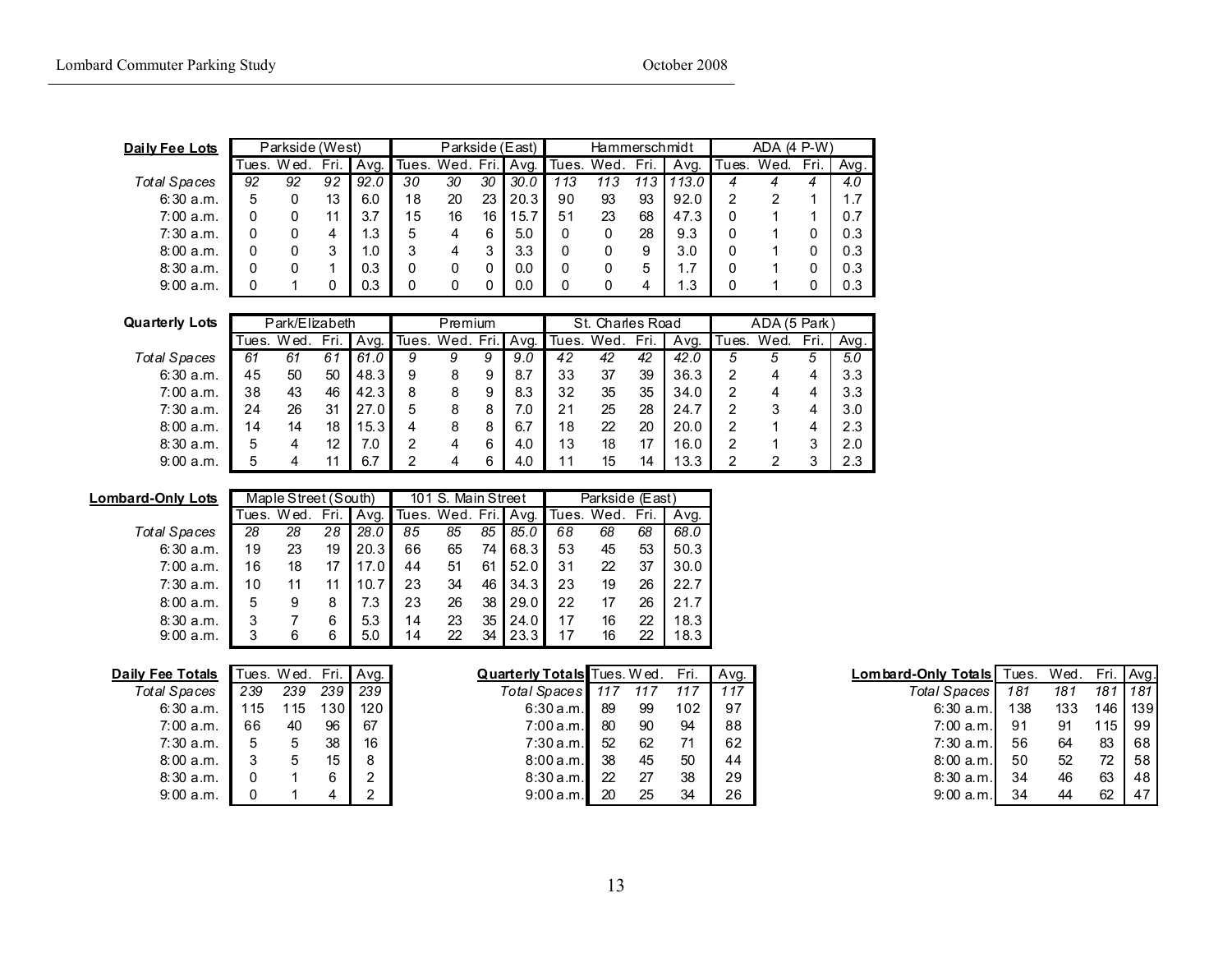

Appendix C: Additional Commuter Parking – Potential Locations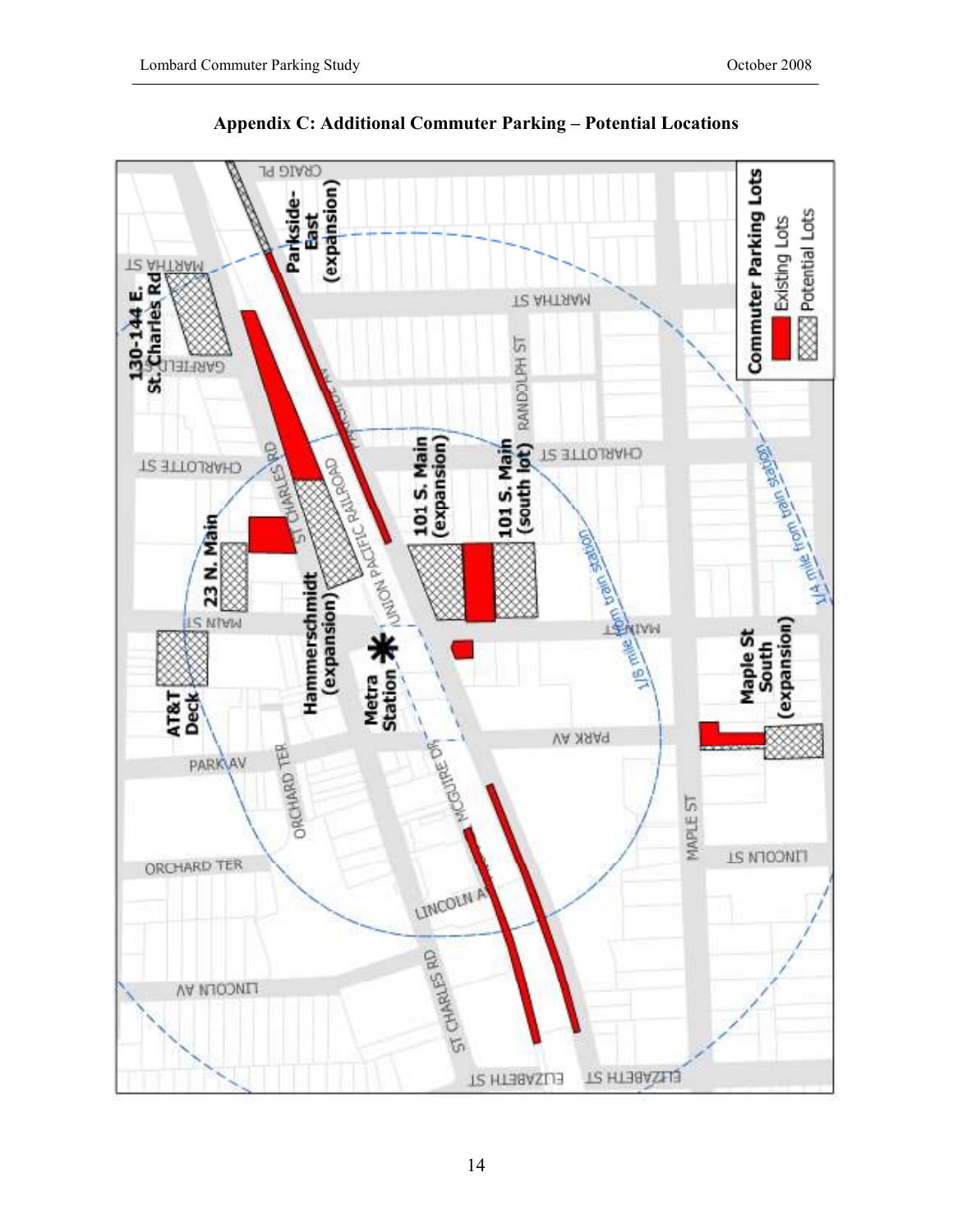#### Appendix D: Pace Route 674 Schedule & Map



\* - Each trip will make two stops at International Village: at the main entrance & club house.

Note: Point West passengers should board at Finley and Manor Hill Drive.

#### WEEKDAY - AFTERNOON S

Afternoon buses meet the following trains and travel the entire route until the last passenger gets off.

5:42<br>6:10



www.pacebus.com